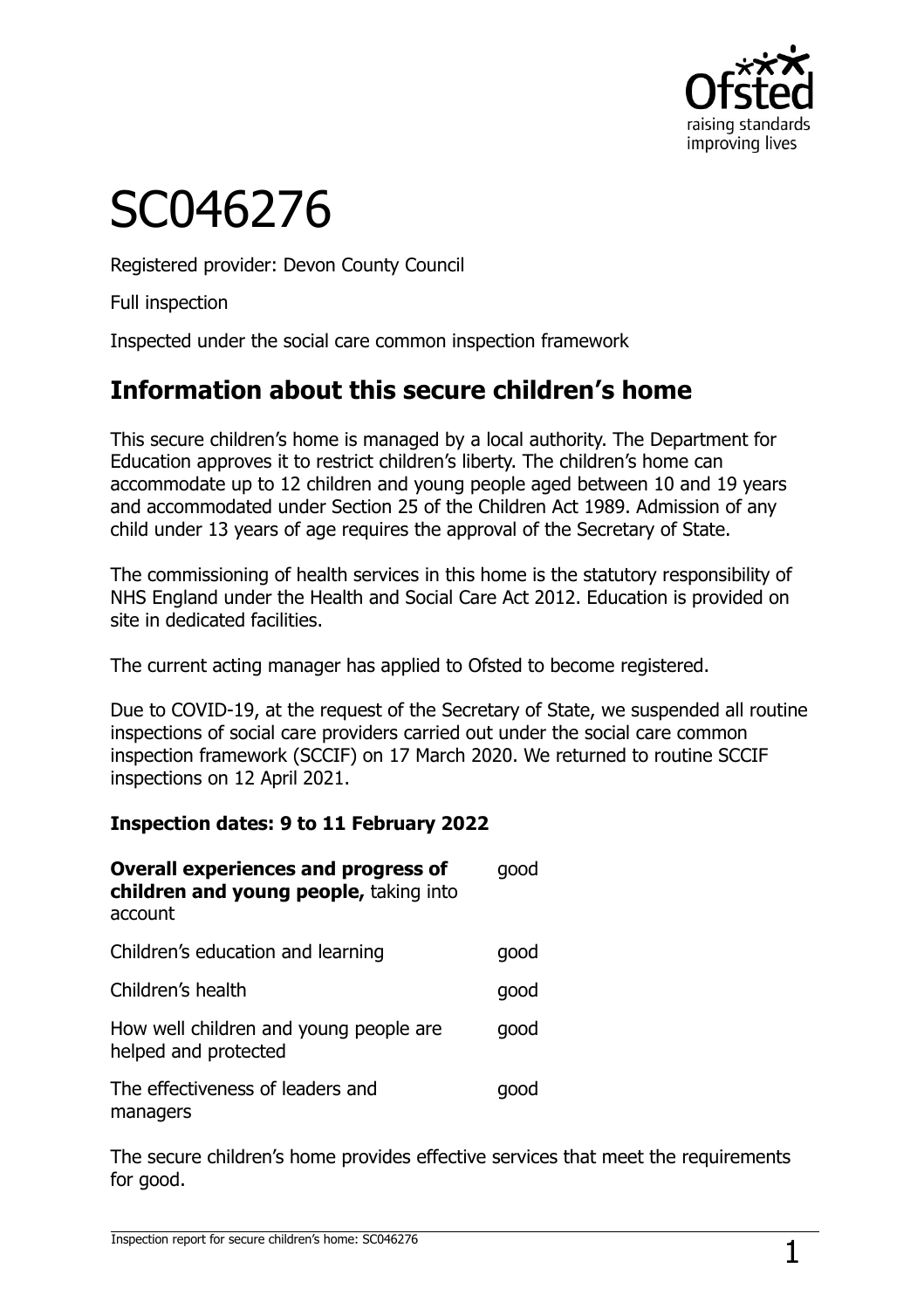

**Date of last inspection:** 29 June 2021

**Overall judgement at last inspection:** sustained effectiveness

**Enforcement action since last inspection: None**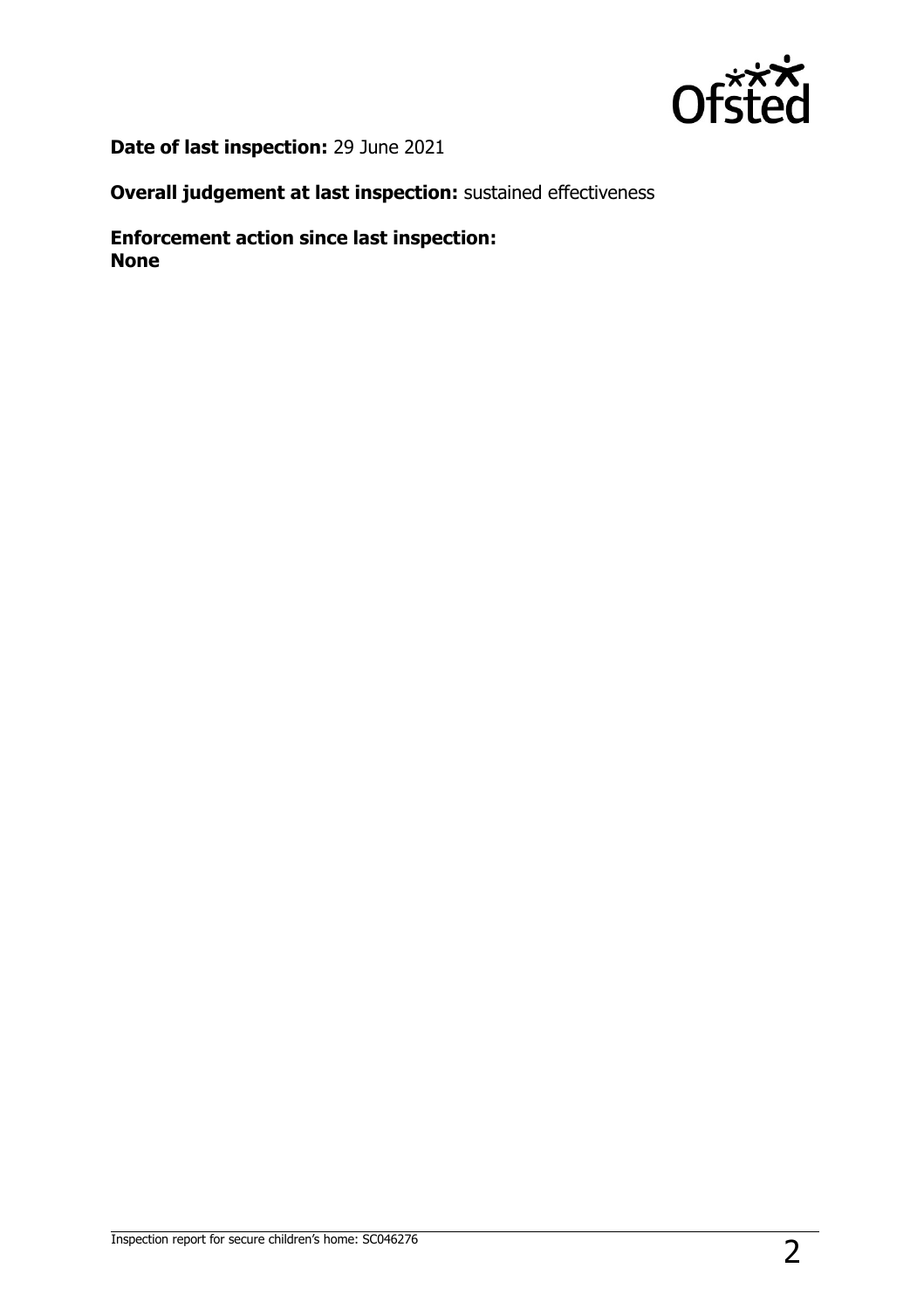

## **Recent inspection history**

# **Inspection date Inspection type Inspection judgement** 29/06/2021 Interim Sustained effectiveness 03/03/2020 Interim Sustained effectiveness 08/10/2019 Full Good 05/03/2019 Full Good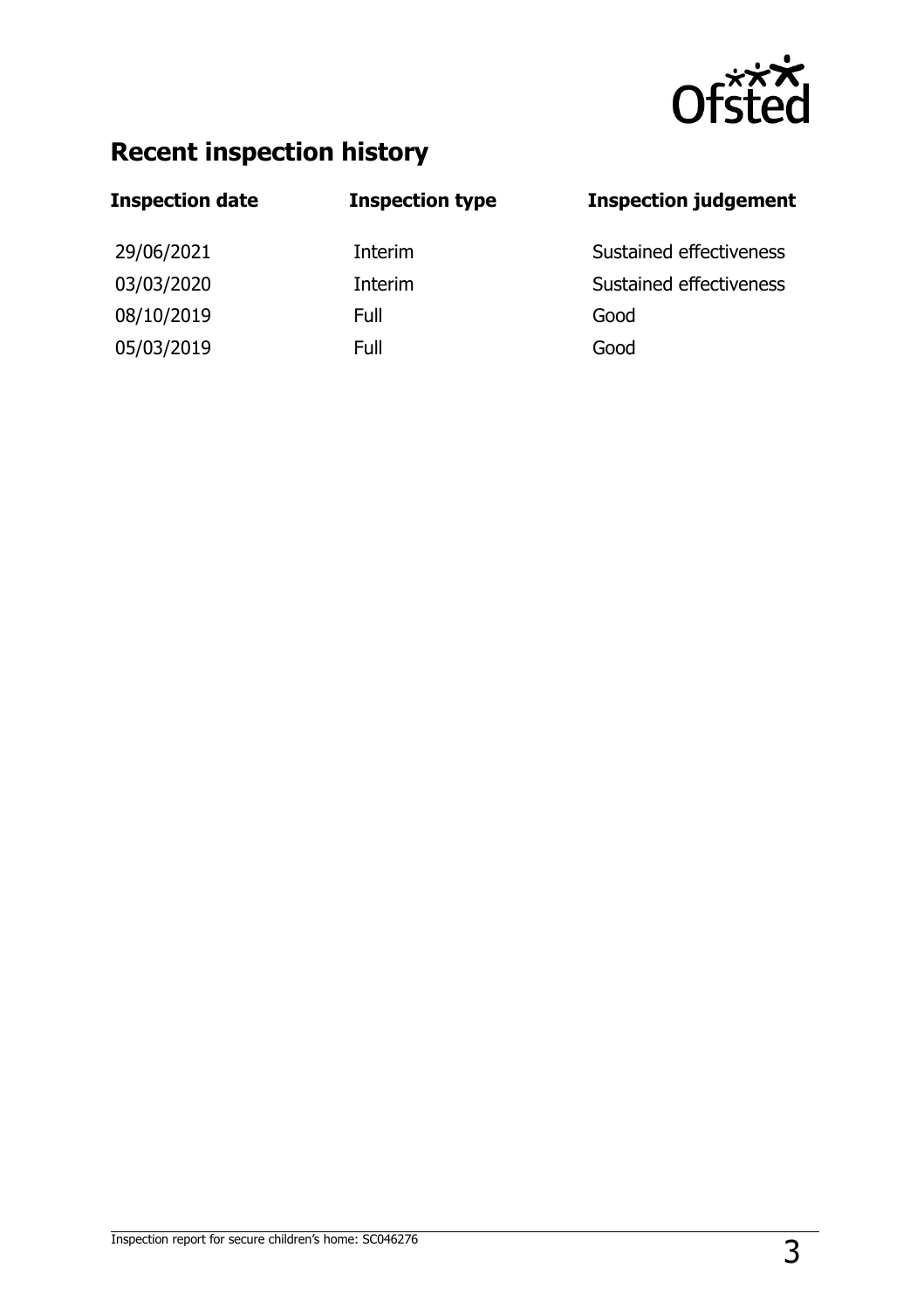

## **Inspection judgements**

#### **Overall experiences and progress of children and young people: good**

Children benefit from the help and nurture they receive. Staff implement wellthought-through care plans which have been developed using the knowledge and expertise of the multidisciplinary teams who work on site.

Children make good progress during their time at this home. Progress is acknowledged and celebrated. This helps children to start to take pride in their achievements and build their confidence and self-esteem.

A strong multidisciplinary approach means that children receive support across all areas. Children quickly build trusting relationships with staff. Staff are warm and compassionate and show a genuine fondness for the children they care for. Staff have a clear understanding of each child's individual needs. Children are seen to seek the company and reassurance of the staff.

Care plans are in place, are relevant and are kept up to date. They provide clear guidance to staff which is followed in practice. The plans are child-focused and goals and targets are achievable and realistic. Importantly, the children's views influence the development of these plans. This makes them meaningful to each child and helps them to see the progress they are making.

At times, there is a delay in putting the initial care plan in place, as this document is not created until after the placement planning meeting. There are other systems and processes in place to ensure that staff share relevant information with one another to meet the needs of children. Consequently, the delay in writing the formal care plan does not impact on children's progress and well-being.

Staff consult with children in different forums to obtain their views. This helps children to feel listened and valued. When possible, requests made by children are met. Staff explain to children if a request cannot be granted. Children feel they have an influence in how the home is run. This includes being involved in the recruitment of new staff.

Children know how to make a complaint and use this process to share any concerns regarding staff practice or other things that they are unhappy about. A restorative approach is used whenever possible to rebuild relationships following a complaint. This ensures that complaints are responded to promptly and resolved to the children's satisfaction.

Children are offered a wide variety of activities both in and outside of the home. They are supported to try new activities and develop their interests. Children benefit from being meaningfully occupied and engaged. They enjoy the enriching activities they are offered. This helps them to develop their social skills and learn to cope with the stresses of group activities and to develop tolerance and understanding.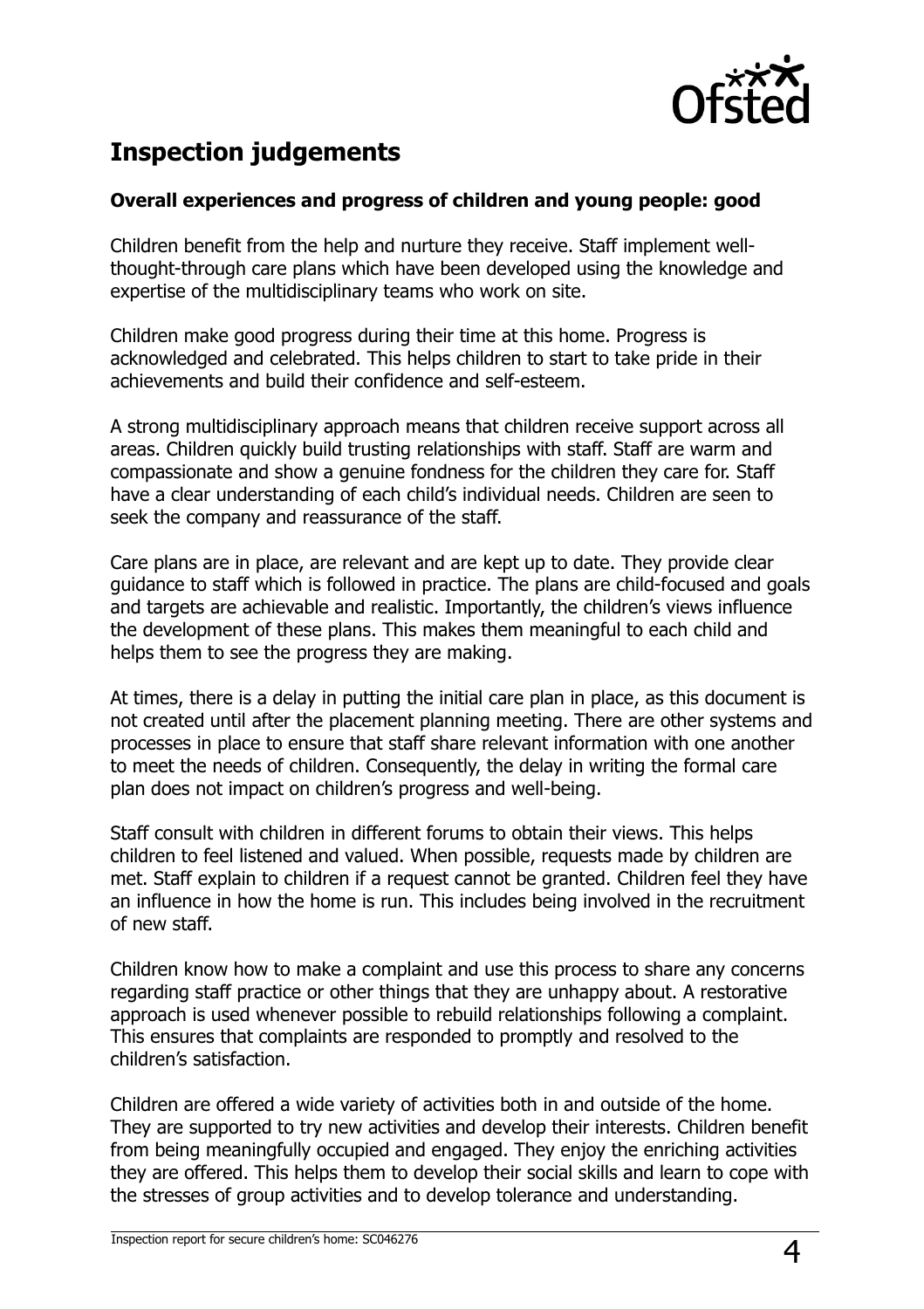

Children's admissions to the home are well coordinated. The managers ensure that appropriate paperwork and information is in place quickly enough to inform care at the point of admission. Discharge planning and support for children moving on is strong. Some children who move on to nearby settings continue to receive support from specialist staff after discharge. This promotes continuity of care and underpins the staff's commitment to supporting the children when they can.

Children told the inspectors that they feel safe and cared for. While not all children want to be living in secure accommodation, most understand that they need to be there to be kept safe. Children raised no concerns. One child told the inspector that, 'Everyone treats each other with respect here.' Another child told the inspector that this is where he 'needs to be at the moment to be kept safe'.

Children were unanimously positive about the quality of the food. They contribute to the development of their menus and there is a good variety on offer. Inspectors noted positive relationships between the chefs and the children.

Staff undertake direct work with children. These conversations are undertaken with sensitivity and help children to start to make sense of their experiences. They have access to and benefit from specialist support. Children are the focus of staff practice, and this comes across in the children's records as well as in observed practice. On occasion, there is a delay in recording some direct-work sessions on the system used. However, this has not had an impact on the quality of care provided as there is a good flow of communication across the staff group.

#### **Children's education and learning: good**

Education leaders successfully promote a child-centred approach throughout the school, which is embraced by all staff. Staff prioritise re-establishing structure, routine and consistency in the children's lives. As a result, children are often keen to go to school, participate willingly in lessons and build positive relationships with the school staff.

Managers ensure that children access a varied curriculum that enables them to follow their interests and helps to prepare them for their next stage. All children study English, mathematics, science and physical education and can additionally study subjects such as design and technology, hairdressing, horticulture, art, catering and music. The curriculum is carefully tailored to meet the needs of each individual child, with the intention of supporting them to progress to their next placement.

Managers ensure that, where appropriate, children work towards achieving accredited qualifications or receive unit accreditation for the work they complete while at the home.

Senior leaders have introduced a trauma recovery model which has brought together the health, care and education teams to support the needs of the children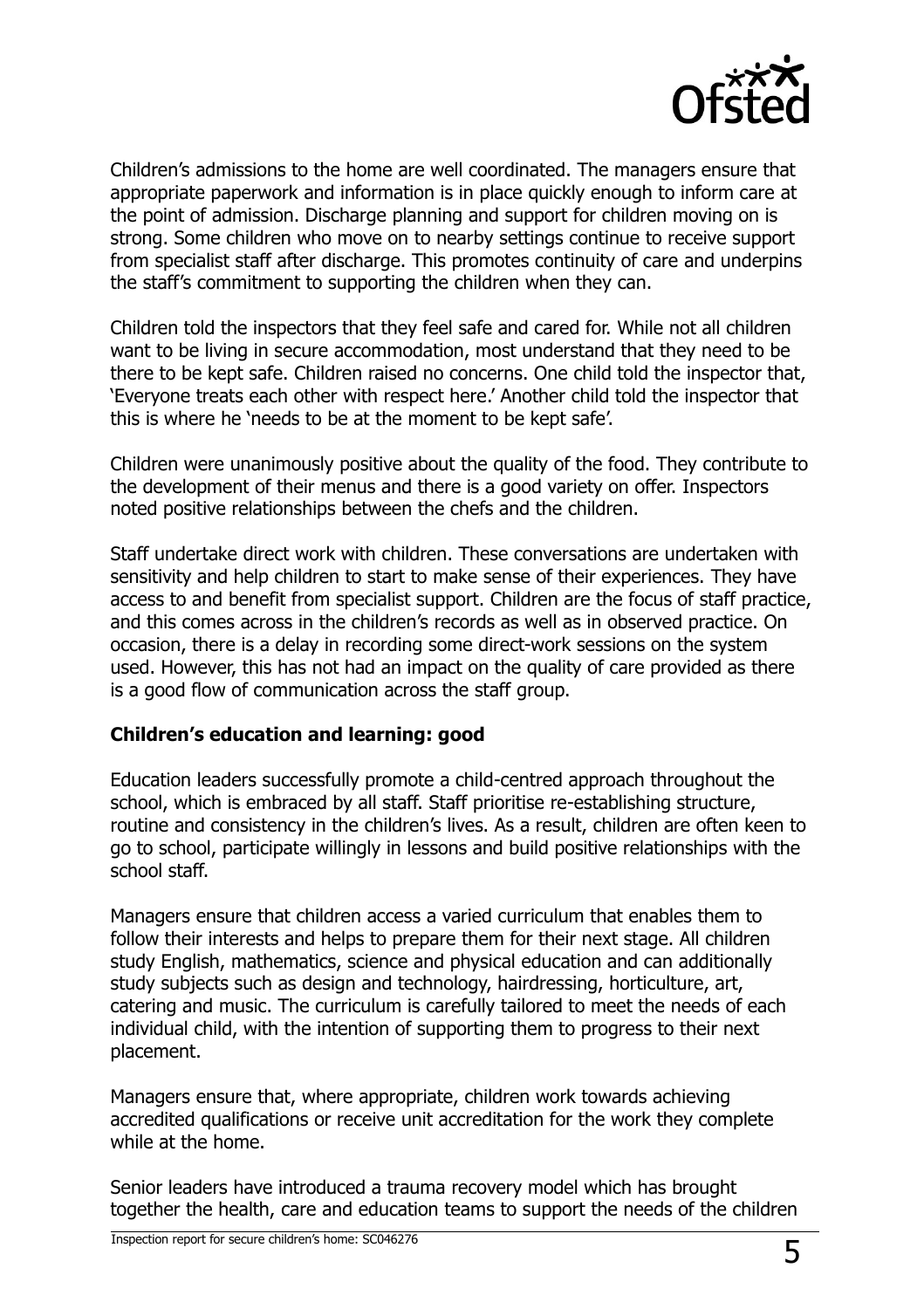

effectively. As a result, the education staff are more aware of the individual needs of the children and how their previous trauma might inform the level of engagement they can expect within the education setting.

Teachers are well informed about the individual needs of each child and use this information to plan their programmes effectively. Teachers use their skills well and children produce work of a good standard. Staff carefully monitor and accurately record the progress each child is making across all subjects and in their personal and social development. School staff work closely together to give children consistent, accurate and helpful feedback on their learning and development of wider life skills.

Children benefit from the opportunity to undertake relevant external work experience appropriate to their studies and personal education plans. As a result, children are supported to make informed decisions about their future training and employment options.

Children receive effective pastoral support to develop their confidence, trust and self-esteem. They take part in citizenship classes where they learn about themes such as bullying, radicalisation and extremism and racism, and for which they can achieve accredited units. Care and health staff also contribute to this learning and support children to gain awards in units such as substance misuse. Children benefit from a wide range of enrichment opportunities both within the school and at external venues. For example, children work with visiting artists and poets to create works of art that they display proudly in the school and home. Children can also take part in the Duke of Edinburgh's Award and visit the theatre to support their English classes.

Teaching and support staff are appropriately qualified and experienced in their specialist subject areas and in working with children with complex needs. Staff receive regular and helpful professional development that supports them to develop specialist skills to work with traumatised children, for example attachment-based mentoring and therapeutic parenting.

Leaders have very recently engaged a new external careers advice and guidance provider who has initially undertaken impartial careers interviews with children to support them in their next steps.

Children are taught almost exclusively on a one-to-one basis. As a result, they do not have opportunities in school to develop their interpersonal skills and the skills they will need when they progress to settings in the community or to mainstream education providers. Managers have structured their learning in this way to prevent conflict between home residents and to ensure their individual needs are met. However, those children who are soon to progress to less structured environments will struggle without the development of the essential social skills they need, for example, turn-taking, tolerance of others and working together.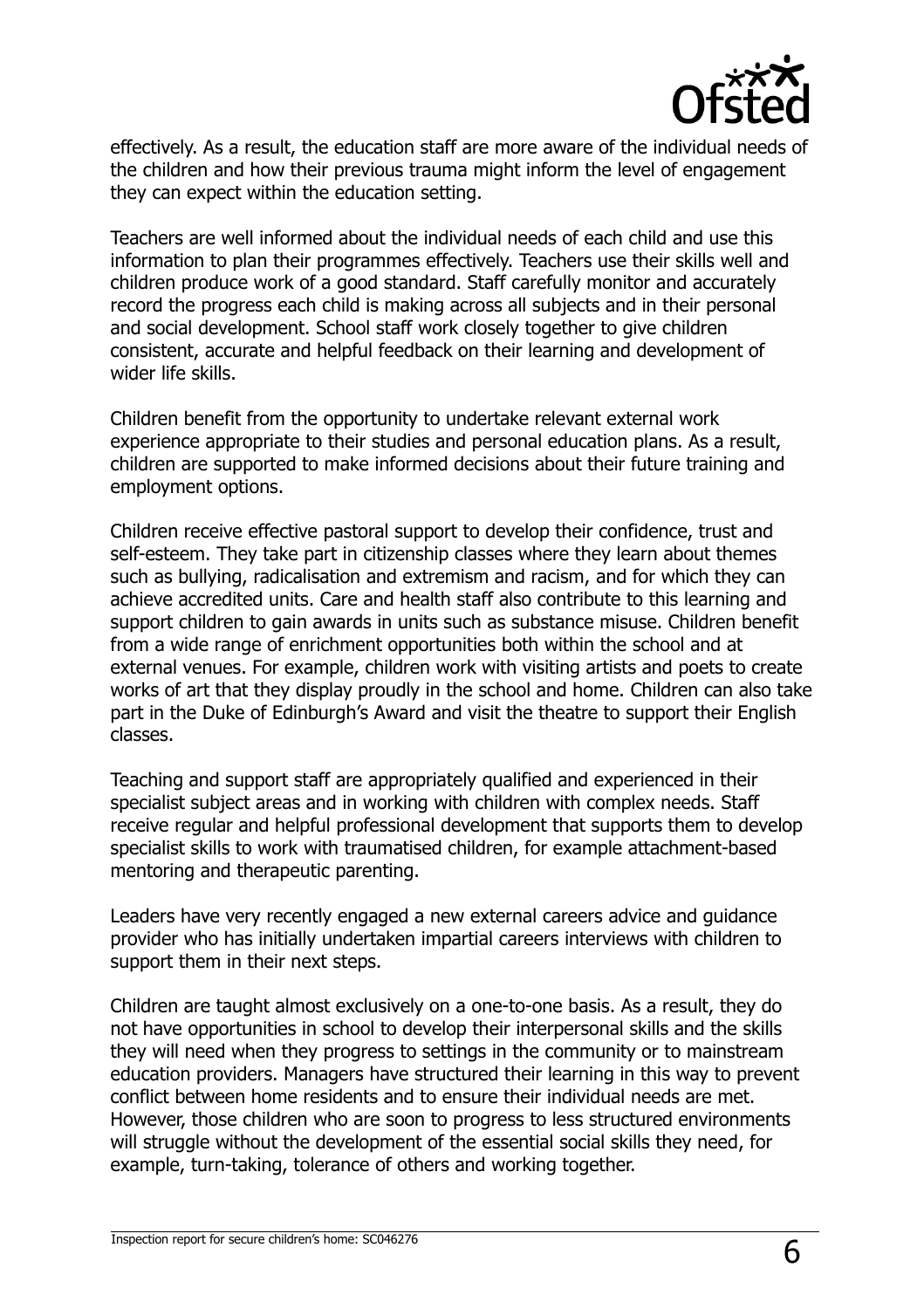

#### **Children's health: good**

Children receive good-quality care from the health and well-being team. The team consists of multidisciplinary professionals who support children's physical, emotional and mental health. Children have good access to both primary and secondary health services and medical support covers five days per week.

The healthcare team has continued to provide safe care to the children throughout the COVID-19 pandemic. However, staffing vacancies within the team over the last year have been a challenge. This resulted in the clinical lead taking on additional responsibilities to cover the roles, with additional support from the GPs, care staff and child in care nursing team. A new nurse has just started working at the home and the health and well-being co-ordinator started at the home late in 2021. A fulltime vacancy in the child and adolescent mental health services team has not yet been filled.

The children's health assessment tool process is embedded in practice to formulate healthcare plans and detail the specialised care and support required to meet children's needs. Any assessments carried out beyond the timescale are rationalised to prioritise emotional care and support. Children have access to an optician and there is good access to dental services in the home and specialist provision at a local hospital.

Children are supported with their mental health through a range of tailored interventions that meet their unique and individual needs. Work with children's families supports them to gain a better understanding of their child's needs and helps to improve relationships.

The 'Secure Stairs' integrated care model is well embedded in the home. Regular formulation meetings and reflective practice sessions take place for staff and children. Trauma recovery and therapeutic parenting models are used by staff, to fully reflect the principles of Secure Stairs. This supports children to feel safe and improve their emotional health and self-esteem.

The clinical lead has developed and facilitated the national accreditation of an NVQ level 3 diploma to maintain the principles and competencies of trauma-informed practice. This provides staff with in-depth knowledge of the Secure Stairs programme and is an exemplar used across the country by other secure homes.

Staff provide compassionate care and identify and support children's potential and aspirations. The team works collaboratively to gain children's trust, giving them a positive learned experience of working with healthcare professionals. Each child has a comprehensive bespoke plan. Children and their families, where appropriate, are involved in the development of these plans.

The occupational therapist works with children from a trauma, sensory and attachment perspective. This enables children to learn valuable life skills to cope with challenging situations in everyday life. There is currently a vacancy in the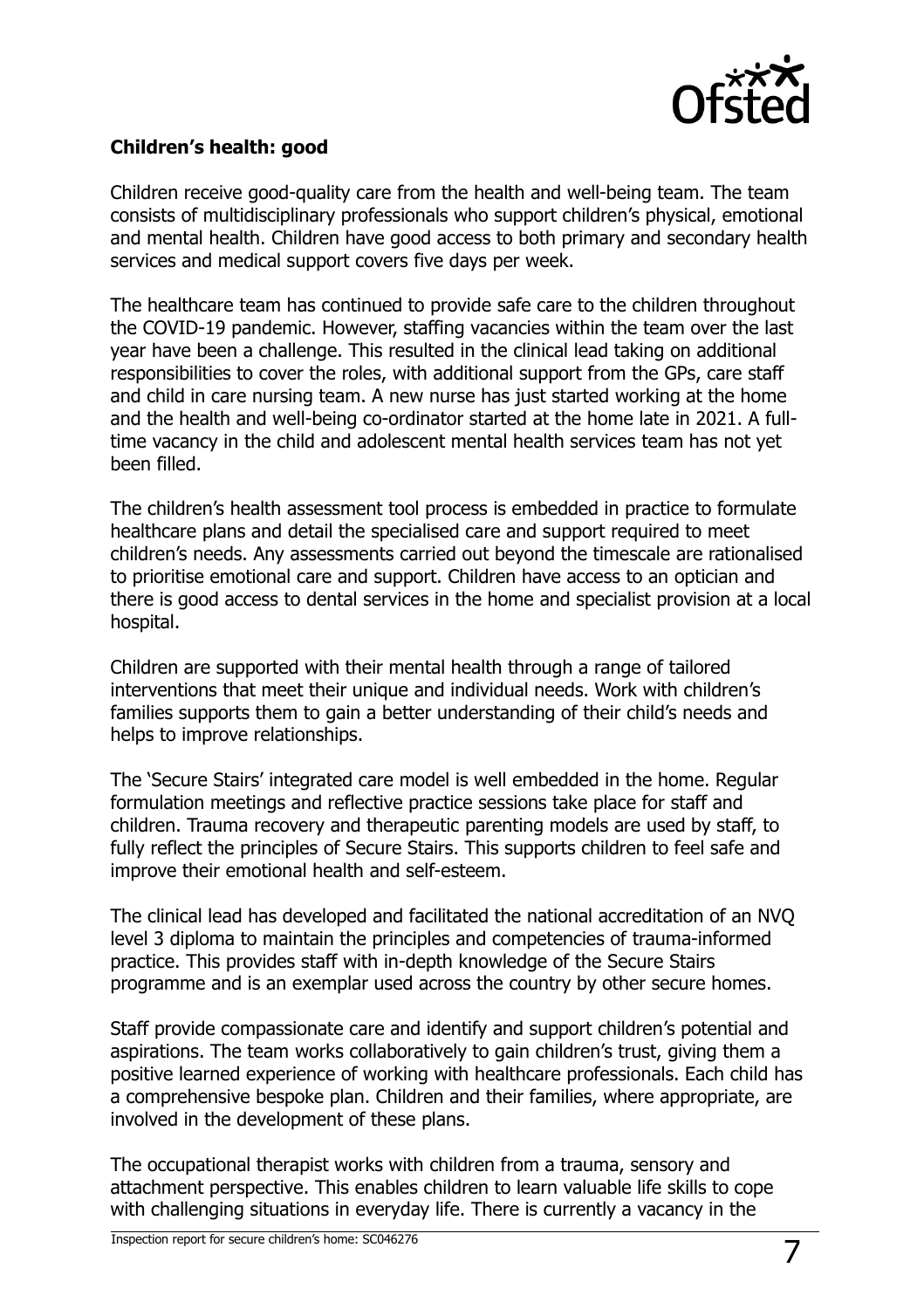

increased provision for a speech and language therapist. However, a local speech and language service provides cover when required.

Children's transitions are well thought out and carefully planned from the moment they arrive at the home. Staff recognise the importance of this, wanting to give the child the best chance to succeed. Discharge reports are comprehensive and contained detailed information about the child and the support they have been given. This helps the children and other professionals to have a good understanding of each child's needs and how to support them.

Healthcare, education and centre staff work together to ensure there is a home-wide approach to health promotion. 'Living well' days help educate and encourage children to choose healthy behaviours and make changes to improve their wellbeing.

All health staff receive regular managerial and clinical supervision and access to training to aid personal development, knowledge and skills. Staff feel well supported by managers and are highly motivated and passionate about their roles. Governance arrangements are good, with a comprehensive audit conducted across the healthcare standards. This helps to inform service delivery and drive improvement.

The healthcare clinical room is clean and meets infection control standards. Medicines management is safe, however, staff competency in medicine administration is not routinely carried out. This has not affected the well-being of the children. Regular medicine audits are carried out and refrigerator temperatures recorded daily to ensure they are within a safe range.

First-aid kits and a defibrillator are available for use in emergencies and have received first-aid training.

Children are positive about the healthcare they receive. No formal complaints had been made by the children about the care they have received from the health and well-being team.

#### **How well children and young people are helped and protected: good**

Children build trusting relationships with the adults who care for them. This means they are able to share information about previous experiences, which is appropriately reported to the relevant agencies. Information shared also informs individual therapeutic work with children. As a result, children increasingly feel safe in this home.

Staff are resilient and nurturing when children are distressed. There are daily multidisciplinary management briefings to share information. Consequently, ongoing assessment about the needs and behaviours of each child informs their safety plans. Recommendations are made about levels of risk and monitoring. Staff care is informed by what is working well and what staff are worried about for each child.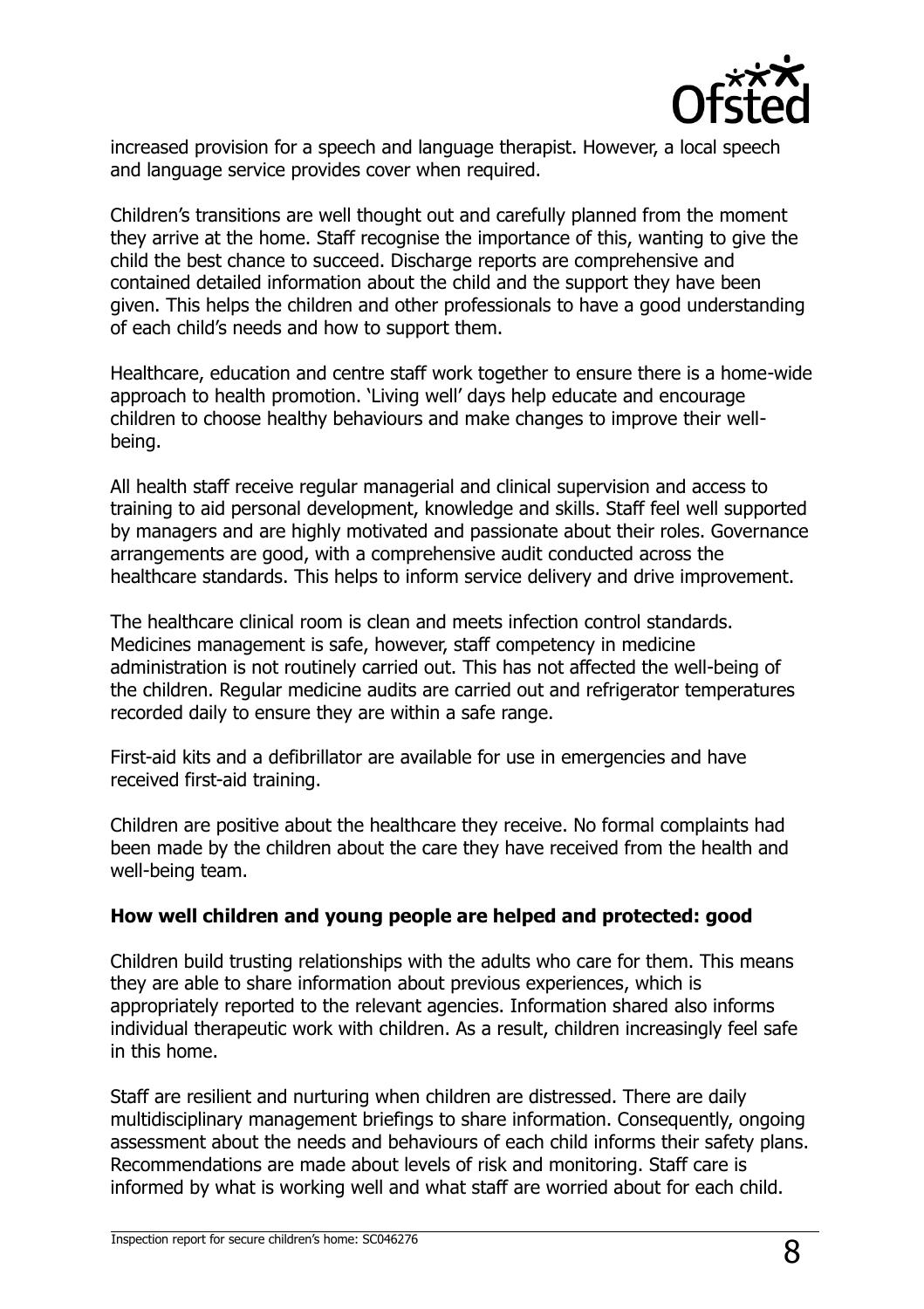

There are very few reports of conflict between peers. Children are encouraged to build peer friendships. Staff are mindful of children's previous experiences of relationships and monitor interactions carefully and sensitively.

Staff use of physical restraint is proportionate and in accordance with the legislative framework. Samples of incidents reviewed showed these have been to prevent children harming themselves and/or staff. Managers conscientiously review each incident of restraint, using records, debriefings with staff and children and CCTV records to inform reviews. If learning is identified, this is disseminated and/or addressed in individual supervision with staff.

Children's health needs and injuries arising from children harming themselves during incidents are monitored and attended to. Managers are reviewing how they capture the good parenting responses by staff so that records are comprehensive.

Measures such as 'single separations' and 'managing away' are carefully used. The use is informed by the relationships and risks for individual children within the group. The rationale for single separations and timely effective monitoring of the use of them is clear in records. As soon as the reason for the use has reduced, children rejoin the group. Additionally, staff communicate effectively with children to establish and listen to their views. This ensures that the rationale is clearly understood by the children and staff learn what the children thought about the incident. This information can then be used to review strategies and plans for each child.

Currently, managing away is very rarely used. Records are clear that staff are supporting children and that the reason for the use is reviewed by managers to ensure it is proportionate and fair.

The use of such measures is robustly quality assured by home managers, by an independent experienced safeguarding consultant commissioned by the home and by the independent visitor. Managers and staff are receptive to learning and development that is identified as a result of quality assurance. This transparent approach keeps children safe and ensures that practice is scrutinised by external professionals.

Managers refer any allegations of harm or disclosures by children to the relevant agencies promptly to prevent delay for children. There are positive working relationships with the local authority designated officers and police. Managers seek advice and refer appropriately. There has been a recent agreement that managers and designated officers will meet quarterly to discuss themes and learning.

All members of staff receive training in recognising safeguarding concerns. Consequently, they know what to do and who to inform if they have any concerns about a child's welfare or safety.

Recruitment records do not consistently contain information or evidence that previous employers have been contacted to establish the reasons the members of staff have left previous care roles. Other checks, such as references from the most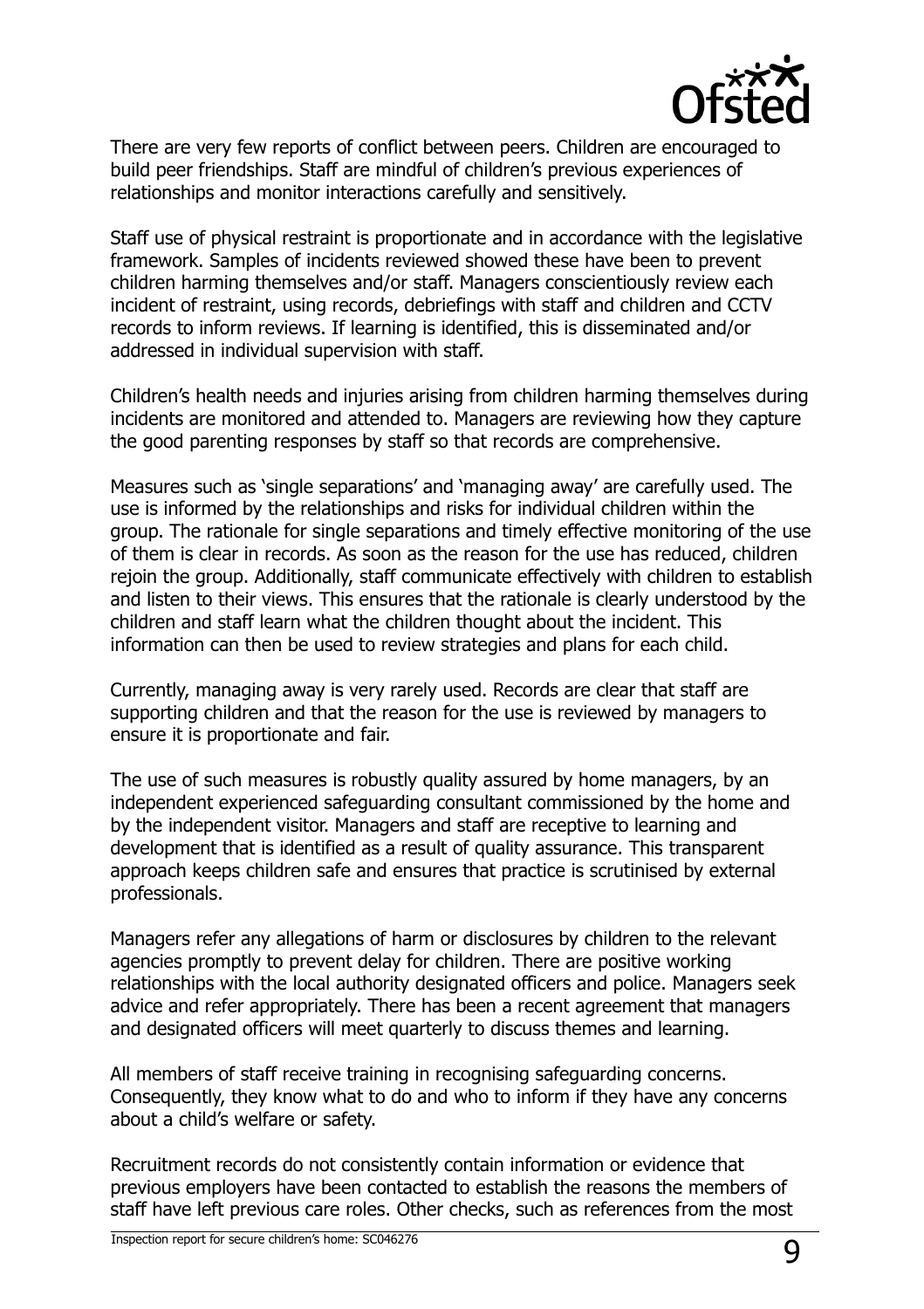

recent employers and DBS checks, are in place and this shortfall has not compromised the safety of children.

#### **The effectiveness of leaders and managers: good**

This is a well-managed home. The previous registered manager left the home in September 2021 The acting manager has applied to Ofsted to be registered. The change in the leadership team has been carefully implemented to ensure continuity of care and consistent leadership for the staff team, especially the newer members.

Attention to detail and a thorough understanding of each child's needs means that they all receive high-quality care and nurturing from committed staff. The impact of COVID-19 and other staff sickness, although significant, has been very well managed and has ensured the continued safety and well-being of the children.

The occupancy rate for children has been reduced to take into account the reduced size of the staff team and the impact of COVID–19 and other staff sickness. This has coincided with plans for major refurbishment. Managers have used this time to build staff skills and training so that they have a firm basis of skill when more children come to live in the home.

In the meantime, refurbishment and redecoration has ensured that areas identified as needing improvement at the interim inspection on 29 June 2021 have been addressed. Children are living in a comfortable home and are able to personalise their own bedrooms and living areas.

The multidisciplinary teamwork is a strength of this service. Cohesive planning and a strong sense of working together mean that there is a consistent thread of care using the skills and expertise from each discipline. Information is shared between all professionals on a daily basis. This means that each child's needs are known across the board.

There have been significant changes in the staff team, with a number of staff leaving and occupancy reduced to take this into consideration. Managers are very aware of this challenges around recruitment. This is a team which is being rebuilt and developed carefully. There is a clear plan and ambition that high standards of care can be achieved. Exemplary care and outcomes are seen as an achievable and realistic goal for the future.

Feedback from social workers and other professionals is overwhelmingly positive. Professionals have told inspectors that staff get to know children quickly and that the children's care needs are met to very good standard. Communication between professionals and the home is described as good.

All staff receive structured training and induction to ensure they have the knowledge and skills to support the children and keep them safe. The implementation of an accredited award related to trauma-informed practice is an exemplar being used across other secure homes in the country.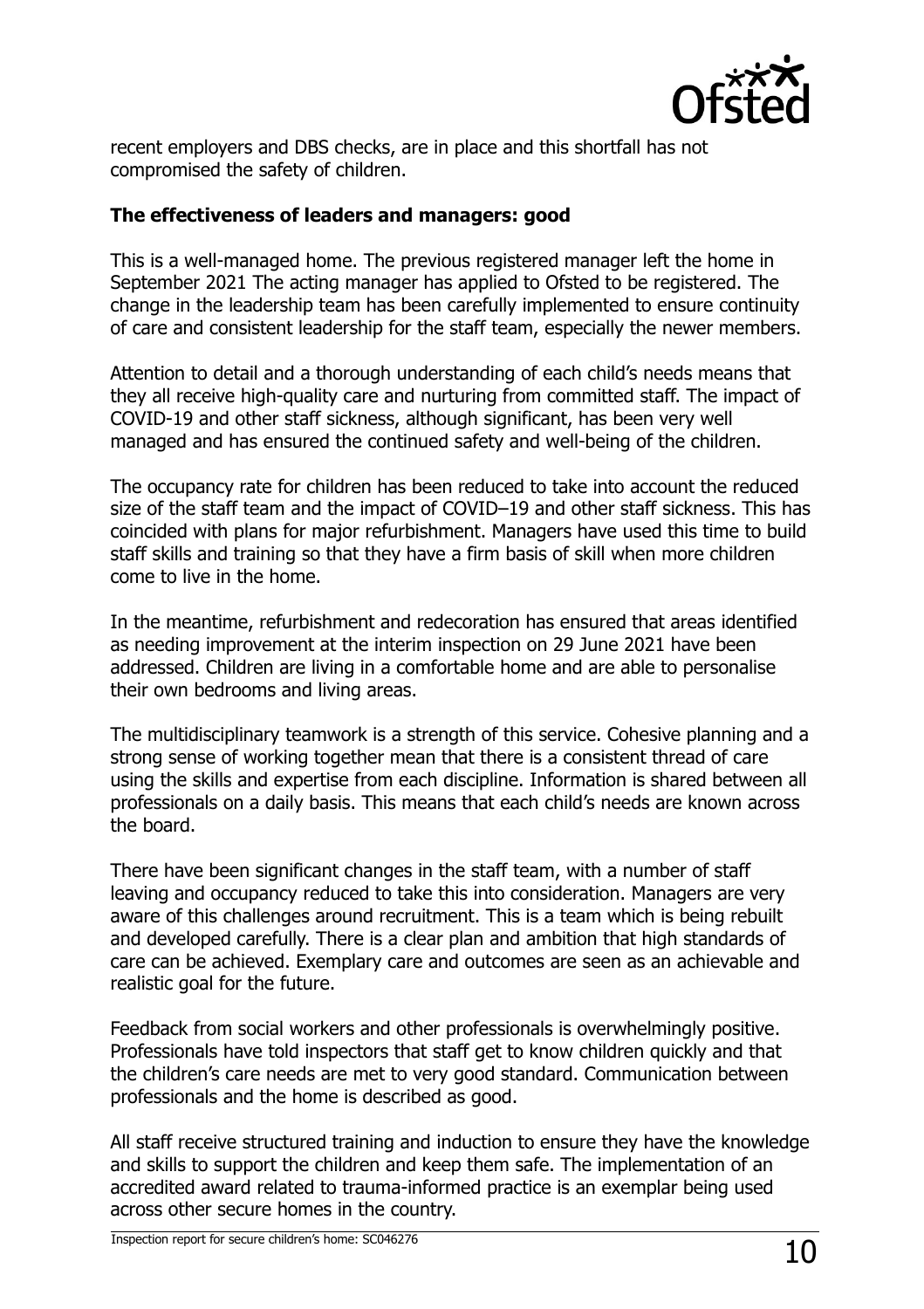

A number of new staff have been appointed. Induction of new staff is thorough and very well structured. They feel well supported.

The influx of new staff has been a challenge for supervisors, who have not always been able to offer formal recorded supervision in line with their aims. This has been recognised and a plan for the mentoring of new staff put in place. This recent idea is yet to be embedded and consolidated in practice. The recording of supervision is varied and at times unclear. This makes auditing and follow-up of some issues difficult. One record was quickly addressed when the issue was raised, but the quality of records and regularity of supervision is an area in need of improvement.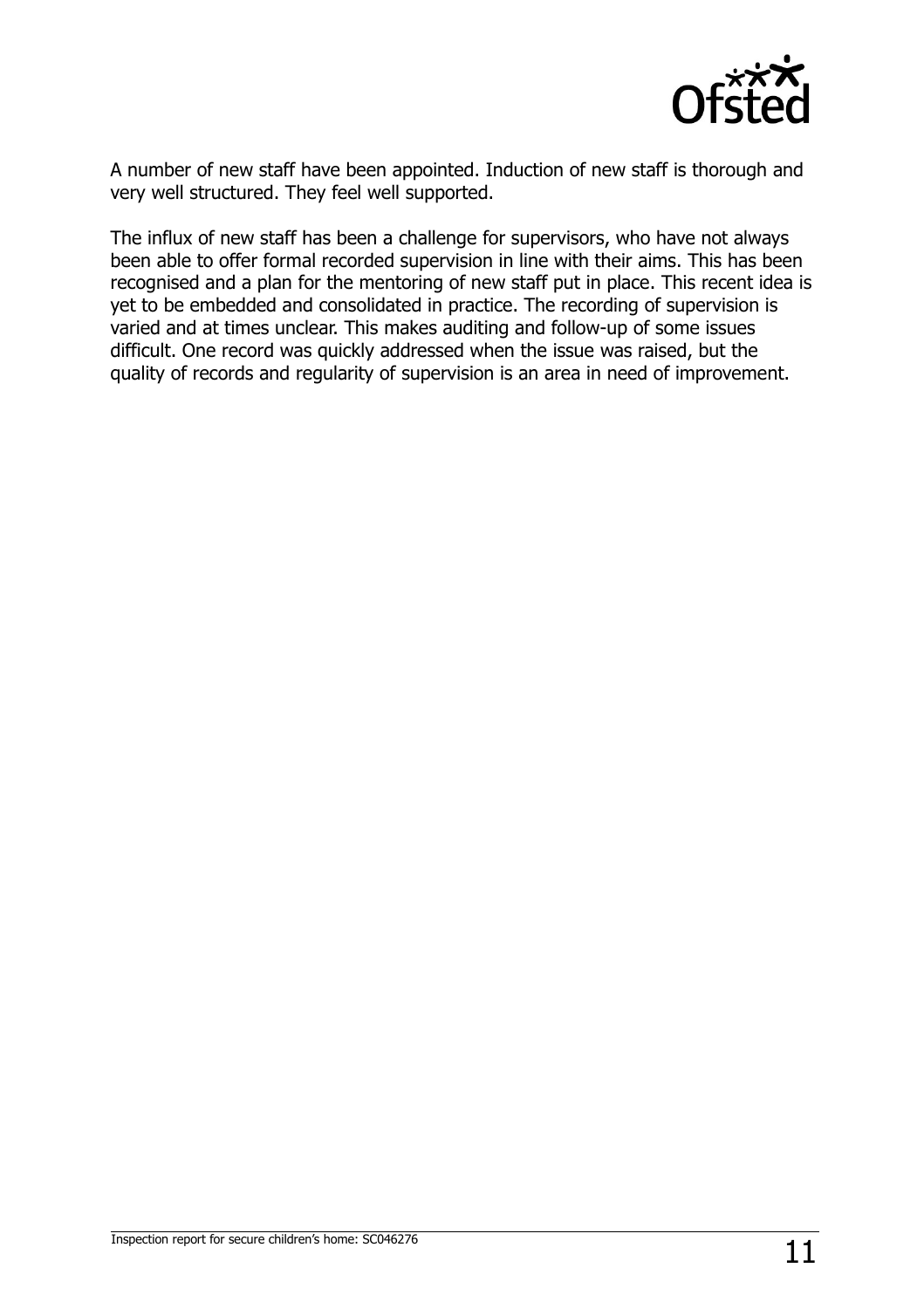

## **What does the secure children's home need to do to improve? Statutory requirements**

This section sets out the actions that the registered person(s) must take to meet the Care Standards Act 2000, Children's Homes (England) Regulations 2015 and the 'Guide to the Children's Homes Regulations, including the quality standards'. The registered person(s) must comply within the given timescales.

| <b>Requirement</b>                                                                                                                                                                                                              | Due date      |
|---------------------------------------------------------------------------------------------------------------------------------------------------------------------------------------------------------------------------------|---------------|
| The registered person must recruit staff using recruitment<br>procedures that are designed to ensure children's safety.                                                                                                         | 31 March 2022 |
| The registered person may only-                                                                                                                                                                                                 |               |
| employ an individual to work at the children's home; or                                                                                                                                                                         |               |
| if an individual is employed by a person other than the<br>registered person to work at the home in a position in which<br>the individual may have regular contact with children, allow<br>that individual to work at the home, |               |
| if the individual satisfies the requirements in paragraph (3).                                                                                                                                                                  |               |
| The requirements are that-                                                                                                                                                                                                      |               |
| the individual is of integrity and good character;                                                                                                                                                                              |               |
| the individual has the appropriate experience, qualification<br>and skills for the work that the individual is to perform;                                                                                                      |               |
| the individual is mentally and physically fit for the purposes<br>of the work that the individual is to perform; and                                                                                                            |               |
| full and satisfactory information is available in relation to the<br>individual in respect of each of the matters in Schedule 2.<br>(Regulation 32 (1) (2)(a)(b) (3)(a)(b)(c)(d))                                               |               |
| In particular, managers must ascertain the reasons why new<br>members of staff left their previous care roles.                                                                                                                  |               |

### **Recommendations**

■ The ethos of the home should support each child to learn. In particular, managers should maximise opportunities for children to work and learn together in lessons to develop their social skills and behaviours, their academic and vocational skills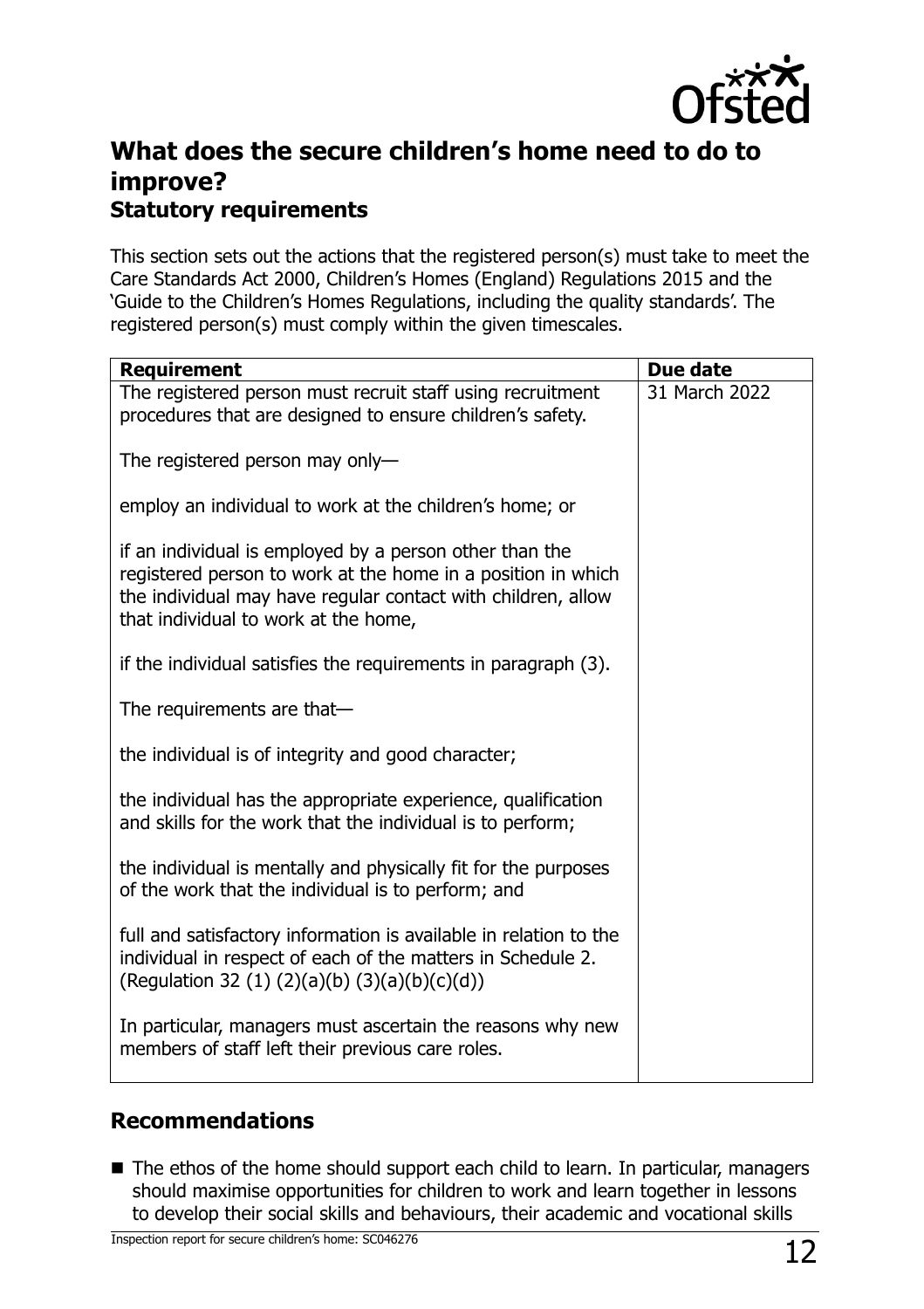

and their resilience. ('Guide to the Children's Homes Regulations, including the quality standards', page 29, paragraph 5.18)

 $\blacksquare$  It is good practice for a note of the content and or/outcomes of supervision to be kept and to ensure that both the person giving the supervision and staff member have a copy of the record. In particular, ensure that records of supervision contain enough information about how the issues discussed have been resolved. ('Guide to the Children's Homes Regulations, including the quality standards', page 61, paragraph 13.4)

## **Information about this inspection**

Inspectors have looked closely at the experiences and progress of children and young people, using the social care common inspection framework. This inspection was carried out under the Care Standards Act 2000 to assess the effectiveness of the service, how it meets the core functions of the service as set out in legislation, and to consider how well it complies with the Children's Homes (England) Regulations 2015 and the 'Guide to the Children's Homes Regulations, including the quality standards'.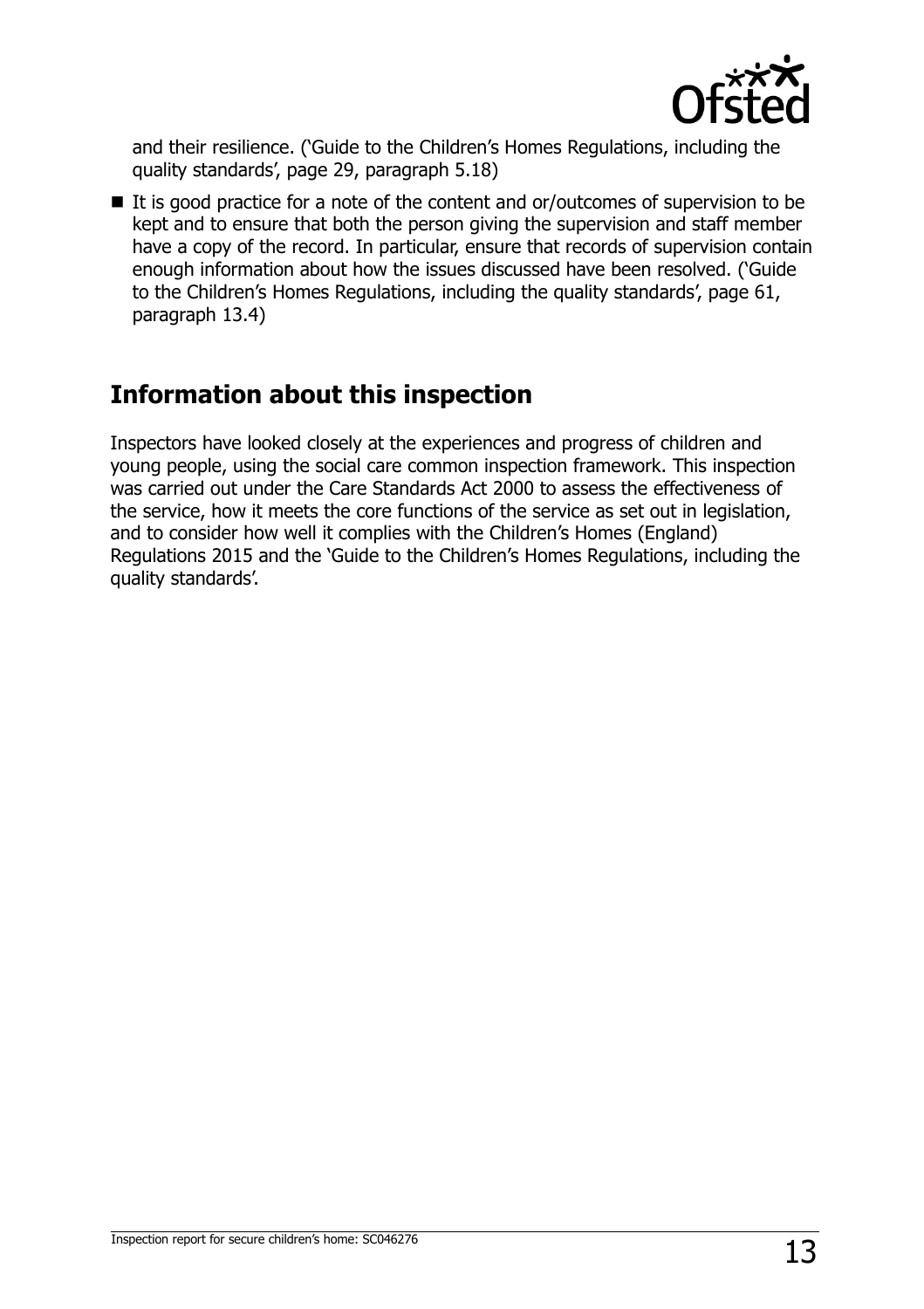

## **Secure children's home details**

**Unique reference number:** SC046276

**Provision sub-type:** Secure unit

**Registered provider:** Devon County Council

**Registered provider address:** Chief Officer for Children's Social Services, Devon County Council, County Hall, Topsham Road, Exeter, Devon EX2 4QD

**Responsible individual:** Janet Fraser

**Registered manager:** Post vacant

## **Inspectors**

Paul Taylor, Social Care Inspector Debbie Holder, Social Care Inspector Cathey Moriarty, Social Care Inspector Judy Lye – Foster, HMI Further Education and Skills Dee Angwin, Health and Justice Inspector, Care Quality Commission